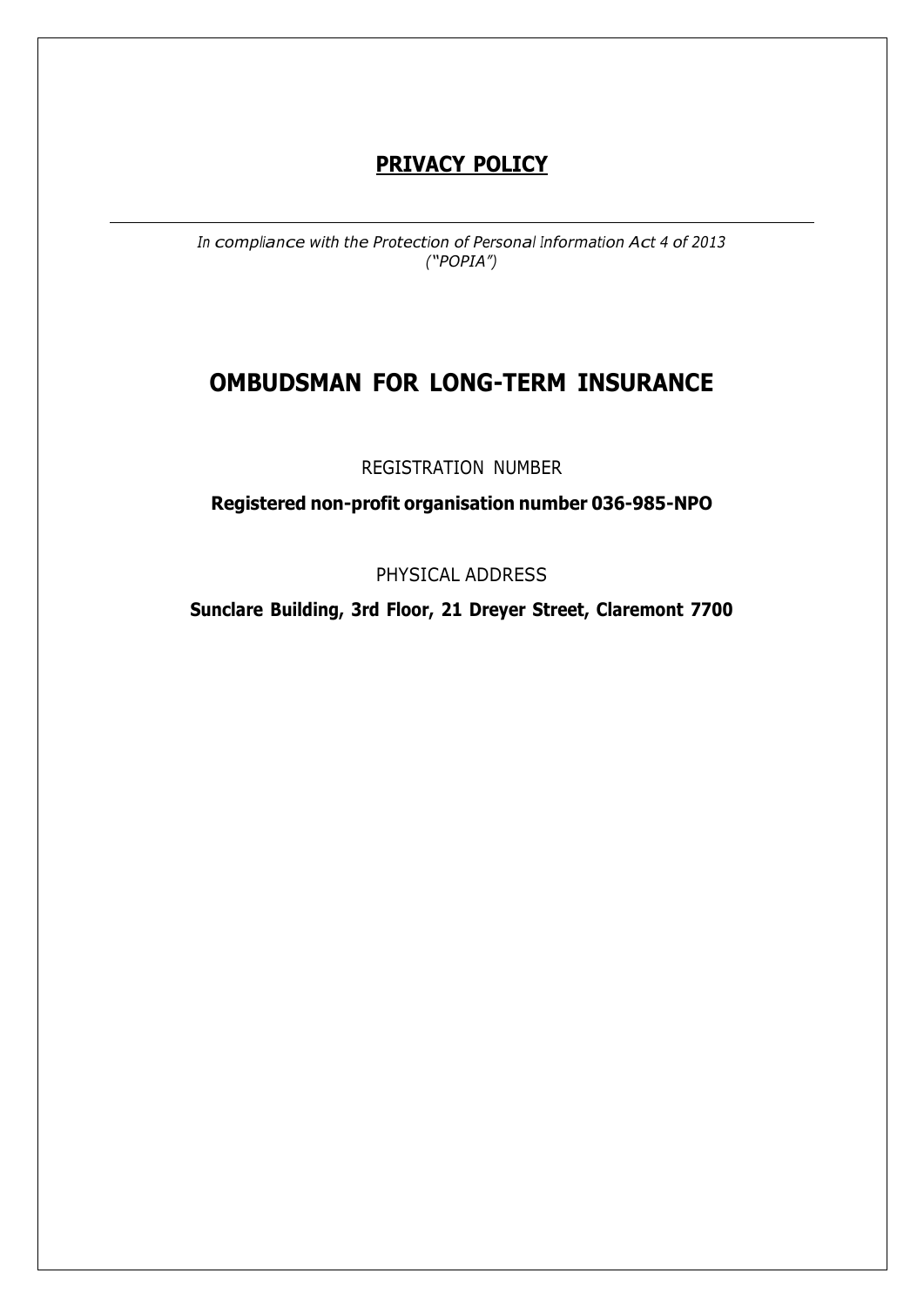### **ABSTRACT**

This document serves as the Privacy Policy ("policy") of **OMBUDSMAN FOR LONG-TERM INSURANCE.** We acknowledge that the protection and processing of personal information has become a global phenomenon and poses great risks. We acknowledge that the right to privacy enshrined in section 14 of the Constitution of the Republic of South Africa, 1996 ("Constitution") forms the cornerstone of protection of personal information and must provide guidance on how we process personal information.

Compliance with POPIA is required as of 30 June 2021 and our team is committed to complying with its provisions in fulfilment of our complainants' instructions. We acknowledge our complainants' right to protection against the unlawful collection, retention, dissemination and use of personal information, subject to justifiable limitations that are aimed atprotecting other rights and important interests.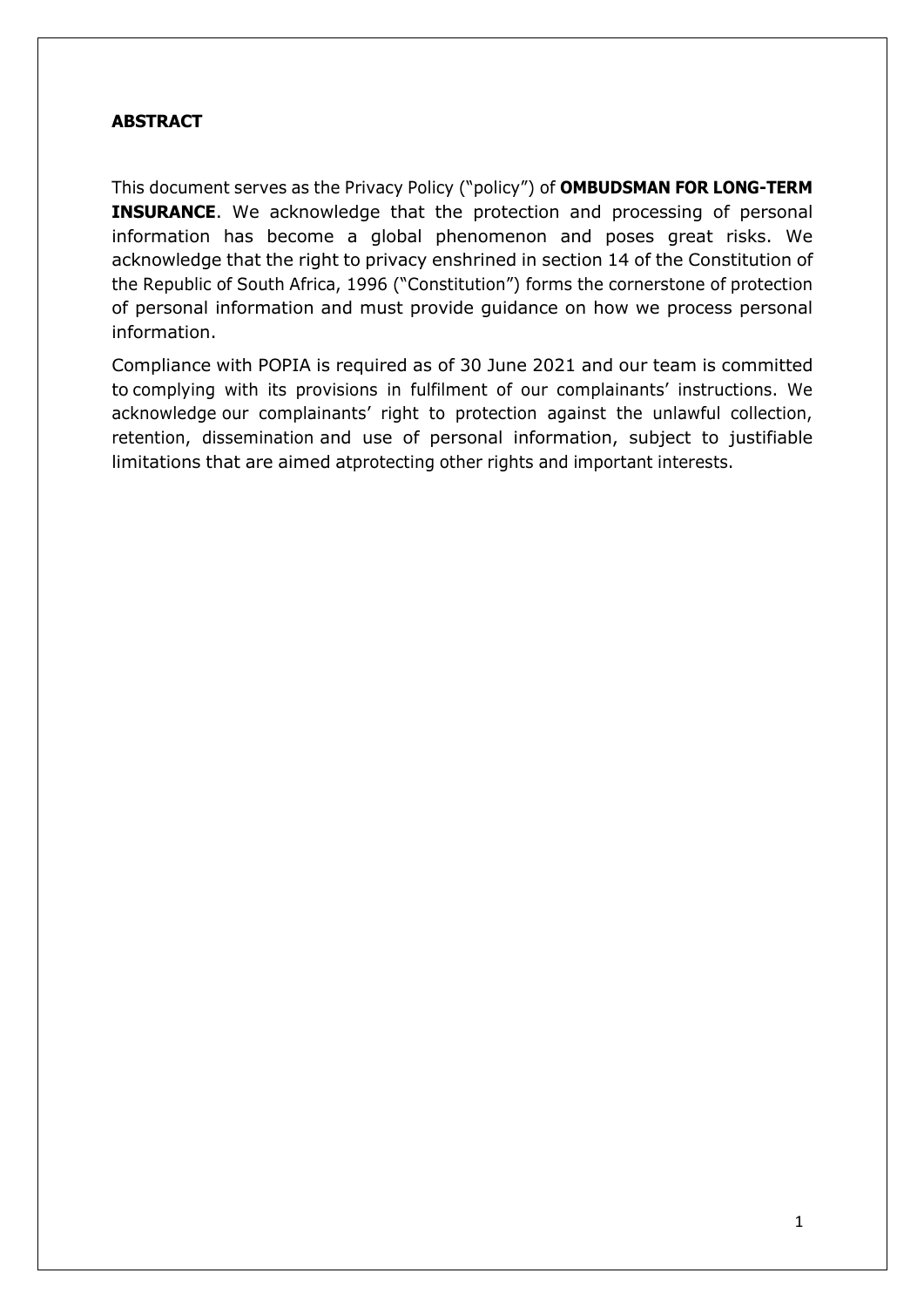# **INDEX**

| 1.  |                |  |
|-----|----------------|--|
| 2.  |                |  |
| 3.  |                |  |
| 4.  |                |  |
| 5.  |                |  |
| 6.  |                |  |
| 7.  |                |  |
|     |                |  |
| 8.  |                |  |
| 9.  |                |  |
| 10. |                |  |
| 11. |                |  |
| 12. |                |  |
| 13. |                |  |
|     |                |  |
|     | 13.1.<br>13.2. |  |
|     | 13.3.          |  |
|     | 13.4.          |  |
|     | 13.5.          |  |
|     | 13.6.          |  |
|     | 13.7.          |  |
|     | 13.8.          |  |
| 14. |                |  |
| 15. |                |  |
| 16. |                |  |
| 17. |                |  |
| 18. |                |  |
| 19. |                |  |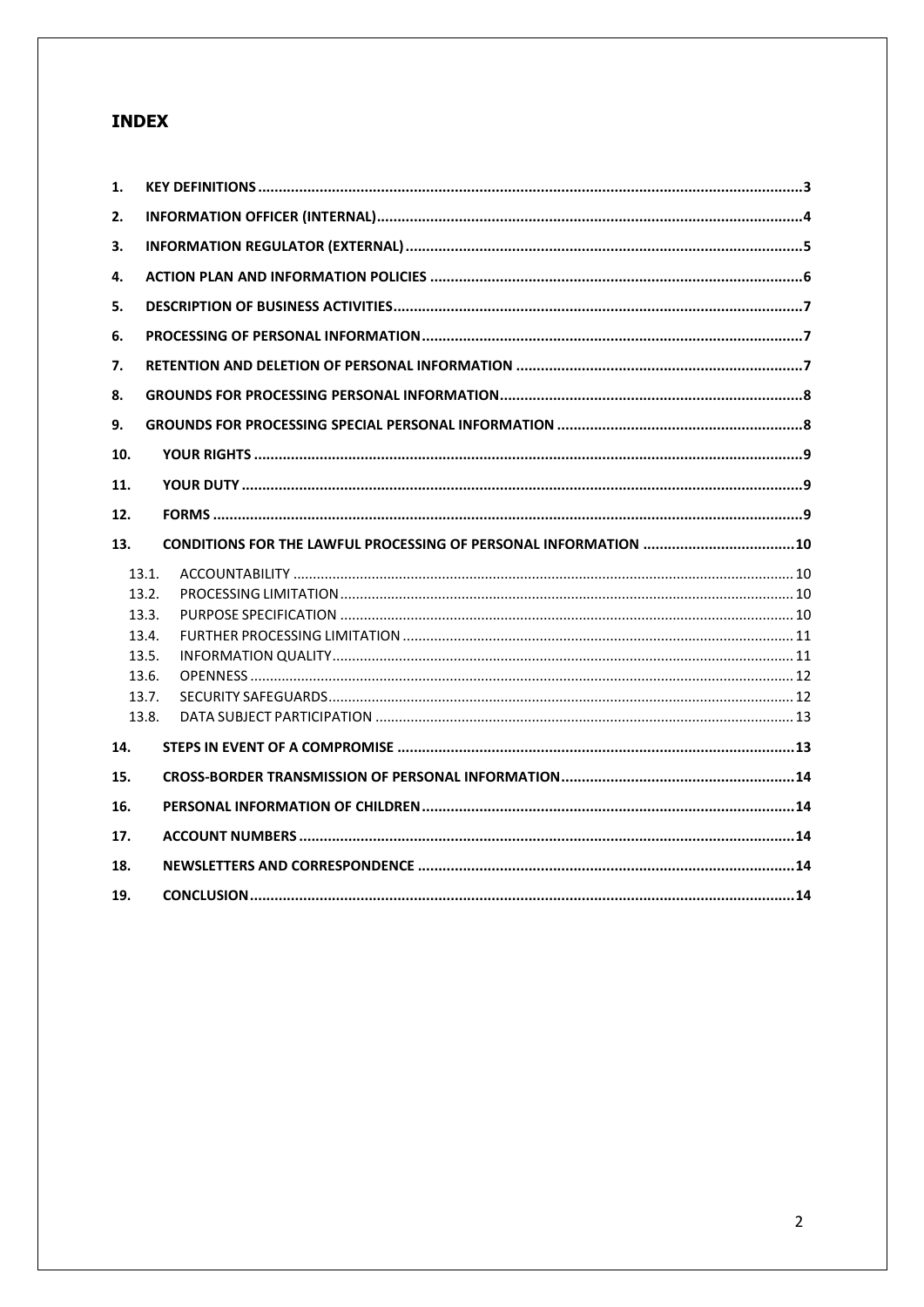### <span id="page-3-0"></span>**1. KEY DEFINITIONS**

The following definitions contained in section 1 of POPIA are of importance:

**'data subject'** means the person to whom personal information relates;

**'information officer'** means the person(s) as identified in this Policy;

**'personal information'** means information relating to an identifiable, living, natural person, and where it is applicable, an identifiable, existing juristic person, including, but not limited to–

(a) information relating to the race, gender, sex, pregnancy, marital status, national, ethnic, or social origin, colour, sexual orientation, age, physical or mental health, wellbeing, disability, religion, conscience, belief, culture, language, and birth of the person;

(b) information relating to the education or the medical, financial, criminal or employment history of the person;

(c) any identifying number, symbol, e-mail address, physical address, telephone number, location information, online identifier, or other assignment to the person;

(d) the biometric information of the person;

(e) the personal opinions, views, or preferences of the person;

(f) correspondence sent by the person that is implicitly or explicitly of a private or confidential nature or further correspondence that would reveal the contents of the original correspondence;

(g) the views or opinions of another individual about the person; and

(h) the name of the person if it appears with other personal information relating to the person or if the disclosure of the name itself would reveal information about the person;

**'processing'** means any operation or activity or any set of operations, whether or not by automatic means, concerning personal information, including-

(a) the collection, receipt, recording, organisation, collation, storage, updating or modification, retrieval, alteration, consultation or use;

(b) dissemination by means of transmission, distribution or making available in any other form; or

(c) merging, linking, as well as restriction, degradation, erasure or destruction of information;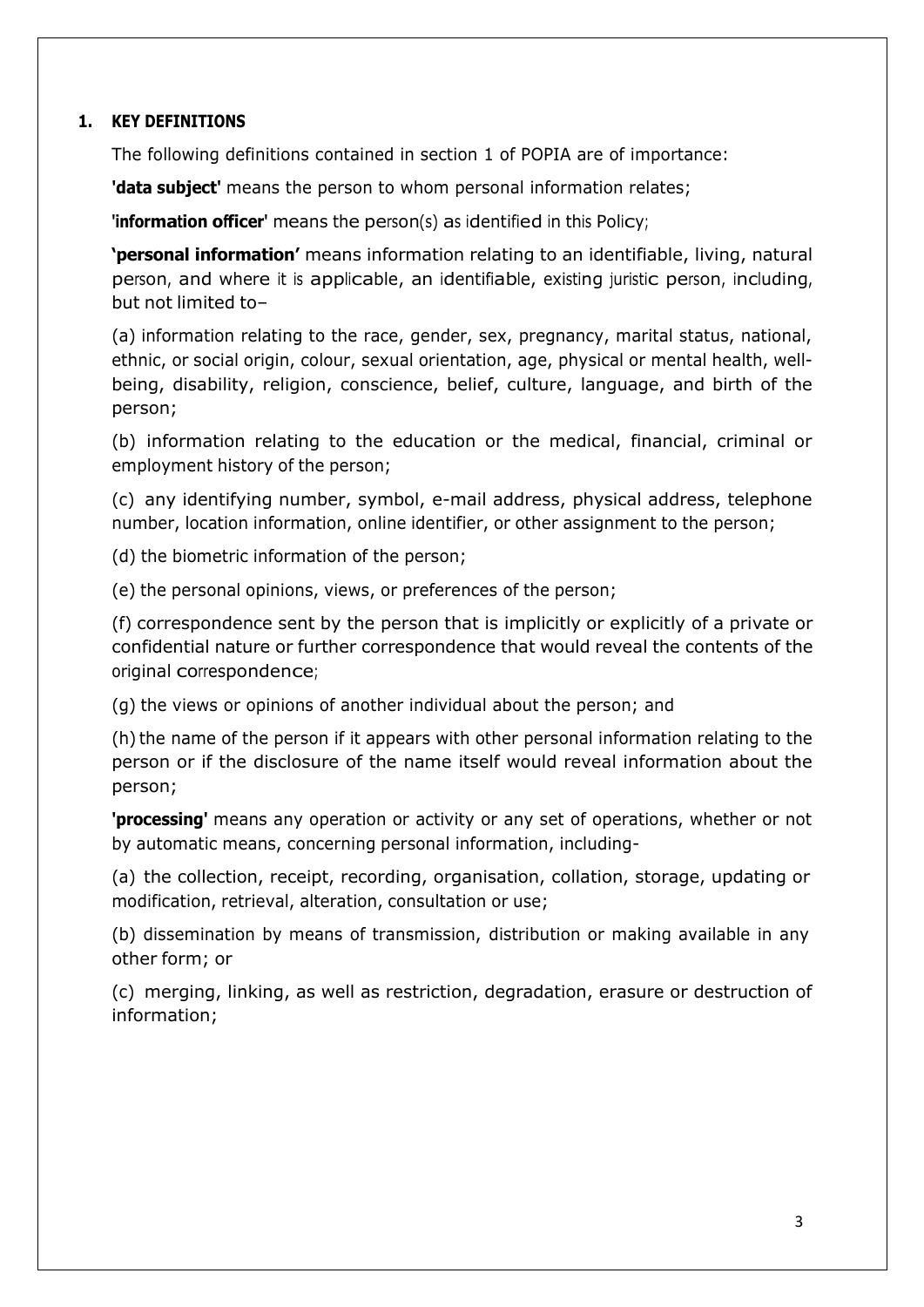**'record'** means any recorded information-

(a) regardless of form or medium, including any of the following:

(i) Writing on any material;

(ii) information produced, recorded or stored by means of any tape-recorder, computer equipment, whether hardware or software or both, or other device, and any material subsequently derived from information so produced, recorded or stored;

(iii) label, marking or other writing that identifies or describes anything of which it forms part, or to which it is attached by any means;

(iv) book, map, plan, graph or drawing;

(v) photograph, film, negative, tape or other device in which one or more visual images are embodied so as to be capable, with or without the aid of some other equipment, of being reproduced;

(b) in the possession or under the control of a responsible party;

(c) whether or not it was created by a responsible party; and

(d) regardless of when it came into existence;

**'responsible party'** means a public or private body or any other person which, alone or in conjunction with others, determines the purpose of and means for processing personal information;

**'special personal information'** means information relating to the religious or philosophical beliefs, race or ethnic origin, trade union membership, political persuasion, health or sex life or biometric information or the criminal behaviour of a data subject.

#### <span id="page-4-0"></span>**2. INFORMATION OFFICER (internal)**

Should you have any questions/complaints/suggestions regarding the processing of personal information, we encourage you to contact our firm'<sup>s</sup> Information Officer(s):

Information Officer Judge Ron McLaren

Deputy Information Officer Yvonne Barnard-Theron

021 657 5000 [informationofficer@ombud.co.za](mailto:informationofficer@ombud.co.za)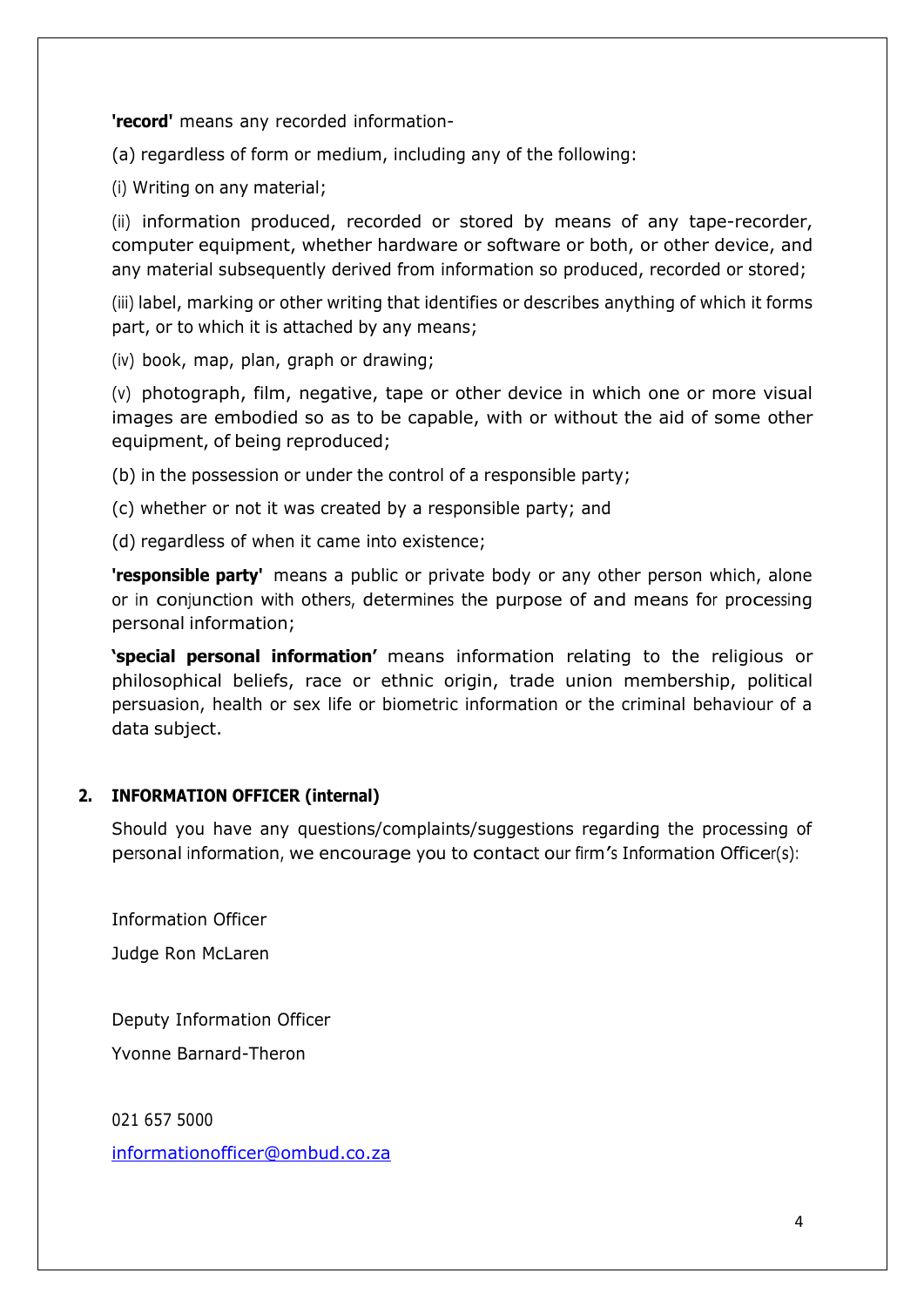You are further invited to contact our Information Officer(s) regarding issues specifically pertaining to-

- 1. Any objection to the processing of your personal information;
- 2. A request for the deletion/destruction/correction of your personal information or records; and/or
- 3. The submission of a complaint relating to the processing of your personal information.

Our Information Officer is responsible for encouraging and ensuring compliance with POPIA, and will deal with requests relating thereto and work closely with the Information Regulator whenever necessary.

In addition thereto, our Information Officer will ensure that-

- a compliance framework is developed, implemented, monitored and maintained;
- a risk analysis is done on at least a quarterly basis to ensure continued compliance with POPIA;
- a manual as described in sections 14 and 51 of the *Promotion of Access to Information Act* 2 of 2000 is developed and maintained;
- training and awareness sessions are conducted every six months to current employees, and immediately to new employees, on the provisions and application of POPIA; and
- to do all things necessary to ensure compliance with POPIA and process requestsrelating thereto.

Our Information Officer and Deputy Information Officers have been duly appointed by resolution and have been registered accordingly with the Information Regulator.

### <span id="page-5-0"></span>**3. INFORMATION REGULATOR (external)**

Should you prefer not to contact our offices directly regarding any personal information related issues, you may forward your complaint/request directly to the Information Regulator at:

[inforeg@justice.gov.za](mailto:inforeg@justice.gov.za)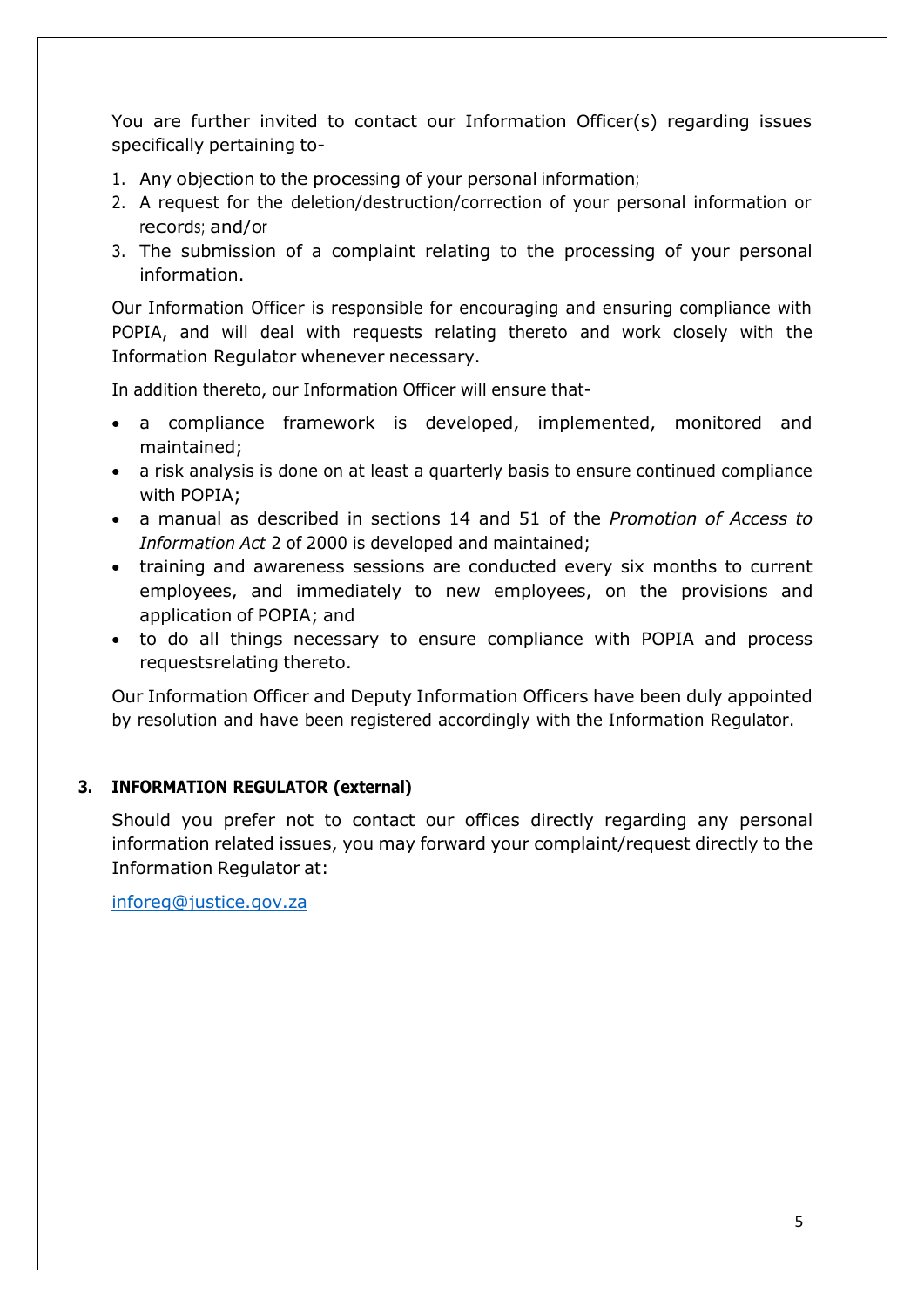#### <span id="page-6-0"></span>**4. ACTION PLAN AND INFORMATION POLICIES**

We worked closely with our legal representatives to ensure compliance with POPIA and the lawful and secure processing of your personal information. This process involved the following steps:

- Conducting a risk analysis and developing a POPIA action plan;
- Obtaining the necessary board resolutions and appointing our Information Officer and Deputy Information Officer;
- Developing our POPIA Policies (see below); and
- Implementing a strategy and a review process for continued compliance with POPIA in future.

With the assistance of our legal representatives, we have developed and implemented the following policies regulating the processing of personal information in our business-

- Risk analysis
	- o We have identified certain areas that carry more risk than others, specifically relating to those wherein third parties are involved or where mass volumes of electronic data are stored, and have implemented further measures to ensure the security of personal information herein;
	- o These measures include cybersecurity checks and updates, and the implementation of Operator Undertakings (see below).
- Privacy Policy
	- o An external document (this document) available to outside parties explaining how we process personal information and regulating everything else POPIA-related;
- POPIA Policy
	- o An internal document specifically applicable to our employees wherein they acknowledge that they are aware of the provisions of POPIA and undertake to comply with our Information Policies;
	- o An internal guideline highlighting the principles applicable to processing of personal information in our business;
- Operator Undertakings
	- o We have worked closely with third parties who may have access or deal with any personal information held by us and inquired on whether they are aware of the provisions of POPIA;
	- $\circ$  These third parties have provided us with undertakings, confirming that they will only process personal information in line with the purpose that it was provided to them for and in line with the principles enshrined in POPIA.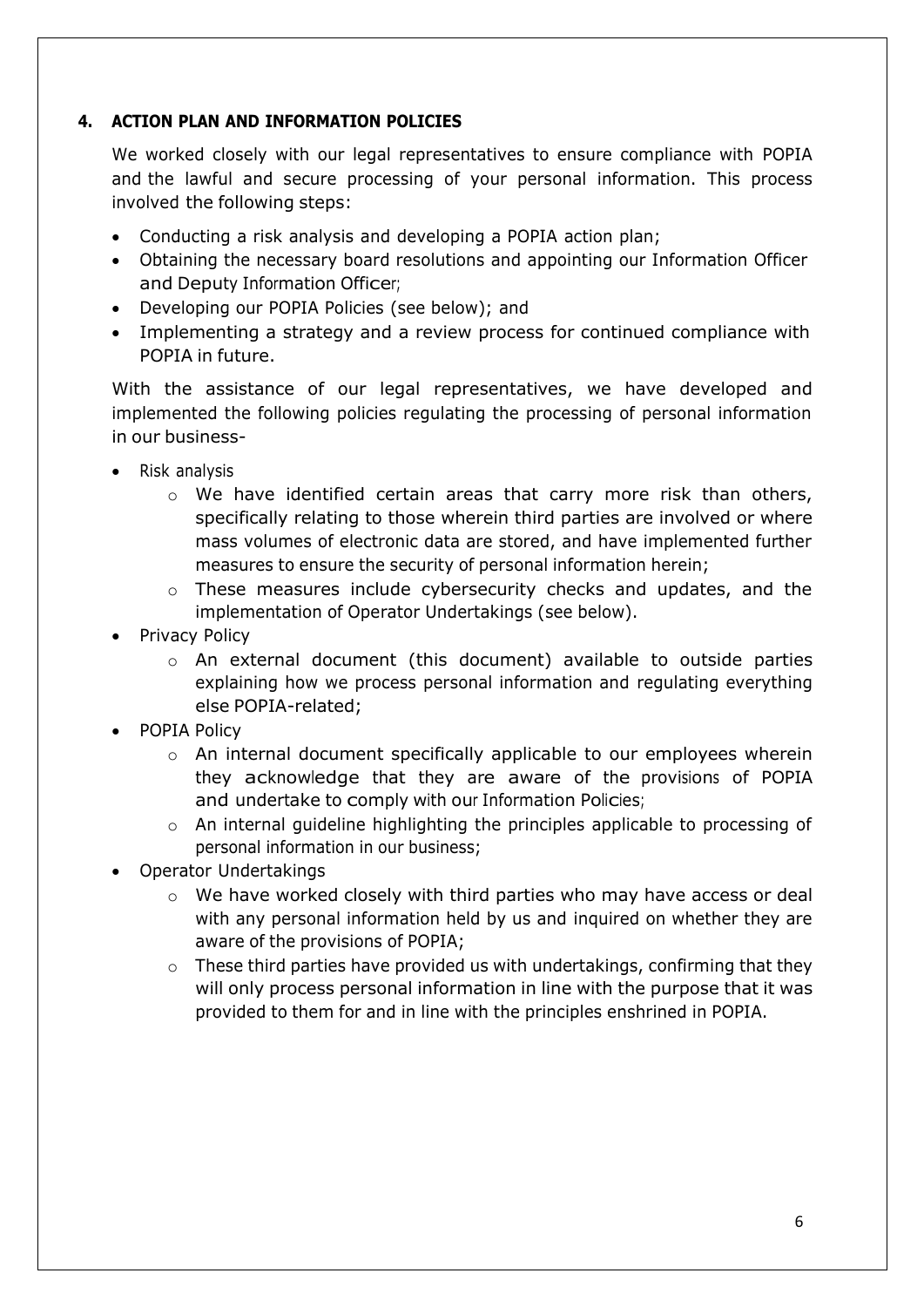#### <span id="page-7-0"></span>**5. DESCRIPTION OF BUSINESS ACTIVITIES**

The function of the Long-Term Insurance Ombudsman is to receive and consider complaints against subscribing long-term insurers and to resolve such complaints through mediation, conciliation, recommendation or determination by following informal, fair and cost-effective procedures. The Ombudsman acts independently and objectively in resolving any complaint received and takes no instructions from anybody regarding the exercise of his/her authority, whilst keeping in balance the scale between complainants and subscribing long-term insurers. The Ombudsman accords due weight to considerations of equity and ensures that subscribing insurers act with fairness and with due regard to both the letter and the spirit of the contract between the parties.

#### <span id="page-7-1"></span>**6. PROCESSING OF PERSONAL INFORMATION**

Section 18 of POPIA requires from us to ensure you are aware of the following:

- Your personal information may be processed by us in line with the purpose that it was provided by you for (see 'description of business activities' above) and will be used solely for this purpose; and
- The provision of your personal information is not mandatory, however, take caution that failure to provide us with your information as requested may severely prejudice (or completely prevent) our ability to provide our services.

By engaging our services, you therefore consent to us processing your personal information in line with the purpose for which it was provided to us.

#### <span id="page-7-2"></span>**7. RETENTION AND DELETION OF PERSONAL INFORMATION**

You are further advised that your records will be retained by us for a period 5 (five) years from the date of last entry on your file, as required by South African Revenue Service guidelines, after which it will be destroyed and/or deleted and/or destructed and/or de-identified in a manner that prevents its reconstruction in an intelligible form. We will proceed to destroy and/or delete and/or destruct hard copy records by shredding them.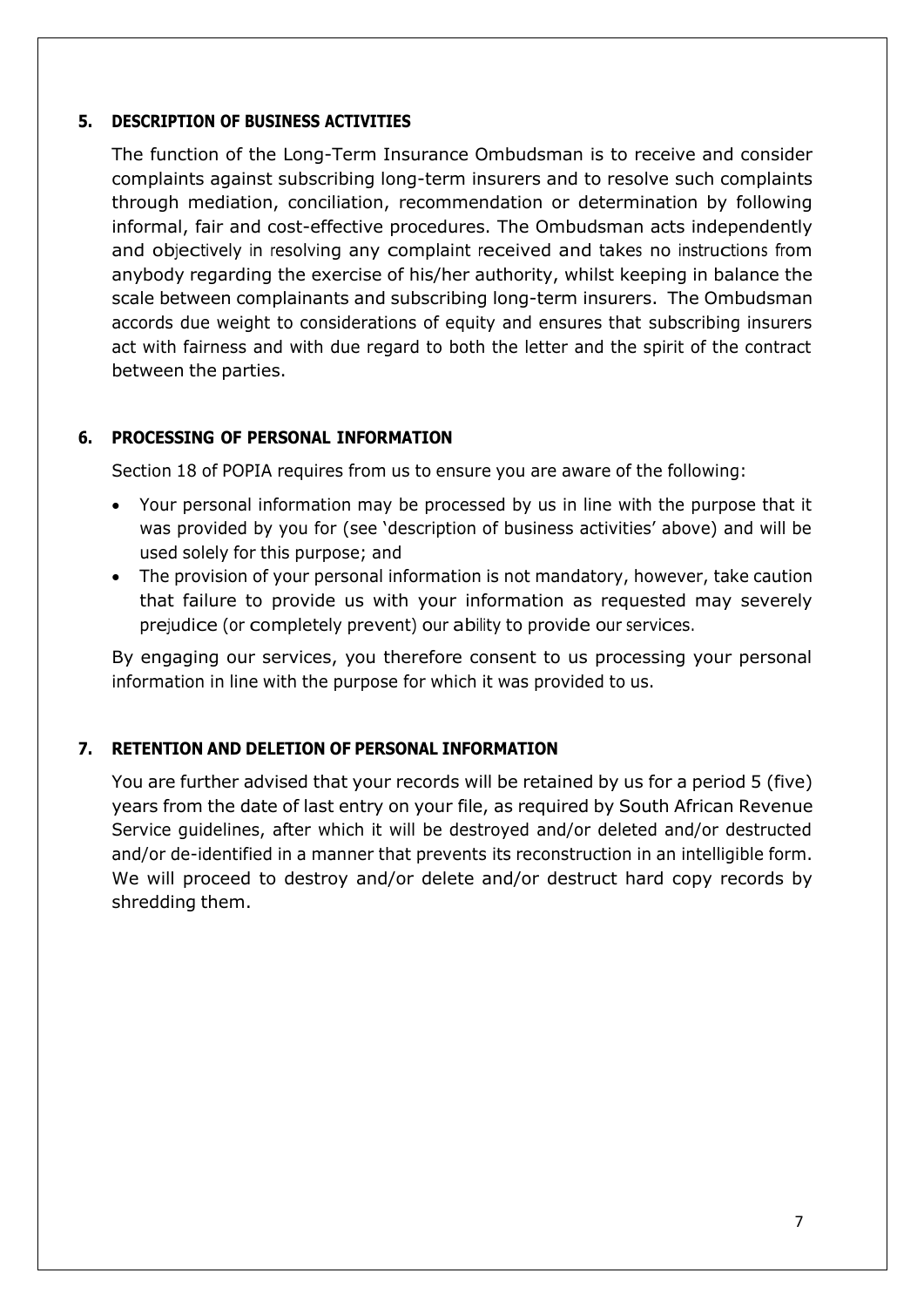#### <span id="page-8-0"></span>**8. GROUNDS FOR PROCESSING PERSONAL INFORMATION**

In conducting our Business Activities as described above, we will generally rely on the following grounds as listed in section <sup>11</sup> of POPIA to process your personal information:

- Consent;
- Processing is necessary to carry out actions for the conclusion or performance of a contract;
- Processing complies with an obligation imposed on us by law;
- To protect a legitimate interest of a data subject;
- Processing is necessary for pursuing a legitimate interest of ours or of a third party to whom the information is supplied.

### <span id="page-8-1"></span>**9. GROUNDS FOR PROCESSING SPECIAL PERSONAL INFORMATION**

POPIA contains a general prohibition on the processing of special personal information,unless one of the exclusions in POPIA apply. The categories of special personal information we may process include-

- Race or ethnic origin; or
- Health.

We are authorised to process the above information based on the following grounds listed in POPIA:

- Consent;
- Regarding race or ethnic origin- only to identify data subjects whenever it is essential and to comply with laws to protect or advance persons disadvantaged by unfair discrimination;
- Regarding medical information- we may be required to process this class of information when considering complaints. We are generally authorised to process this information where the processing is necessary for the establishment, exercise or defence of a right in law.

The processing of the above information involves greater risk, and as such we take special care to protect this information. Our security measures implemented are discussed under "SECURITY SAFEGUARDS" below. We have worked closely alongside our legal representatives and IT service providers to identify any risks associated herewith and have implemented the below measures to combat these risks.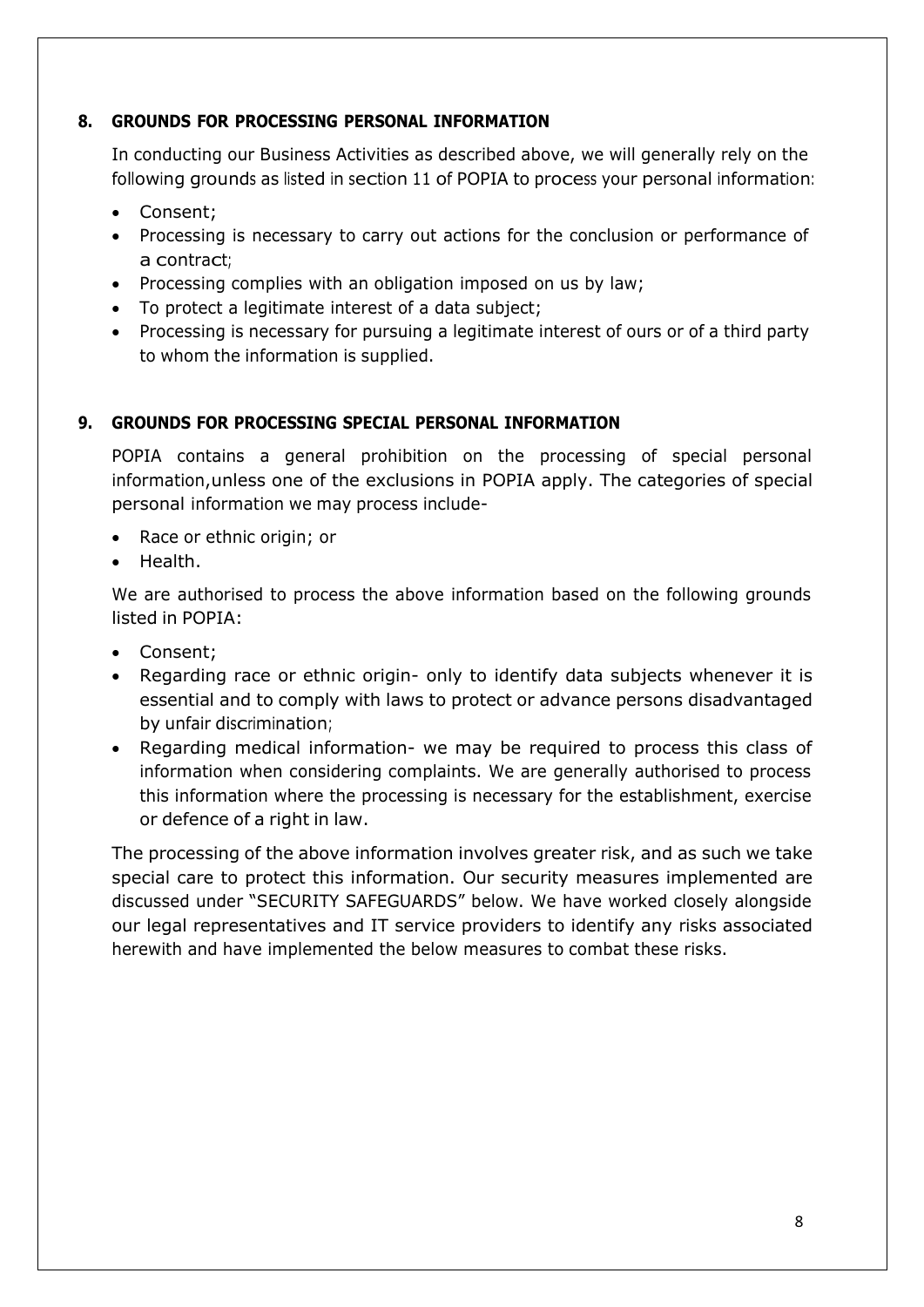#### <span id="page-9-0"></span>**10. YOUR RIGHTS**

Kindly be advised that, as a data subject, you have the right to-

- 1. Be informed that your personal information is being collected;
- 2. Be informed that your personal information has been accessed by an unauthorised person;
- 3. Establish whether we hold your personal information and request access thereto;
- 4. Request deletion, destruction or correction of your personal information;
- 5. Object to the processing of your personal information (on reasonable grounds);
- 6. Not be subject to a decision based solely on the automated processing of your personal information;
- 7. Submit a complaint to the Information Regulator;
- 8. Institute civil proceedings regarding an alleged interference with your personal information.

#### <span id="page-9-1"></span>**11. YOUR DUTY**

In order for us to properly execute our mandate and provide the best legal assistance possible, we kindly request that you provide us with your accurate and complete personal information required by us to fulfil our mandate. Lastly, we kindly request that you update us of any changes to your personal information for us to endorse same in our records.

#### <span id="page-9-2"></span>**12. FORMS**

Kindly contact our Information Officer to inquire on the following forms:

- Objection to processing of personal information;
- Request for correction or deletion of personal information; and
- Complaint regarding an interference with personal information.

Once received, you are encouraged to complete these forms and present them to our Information Officer, alternatively the Information Regulator, whichever may be applicable.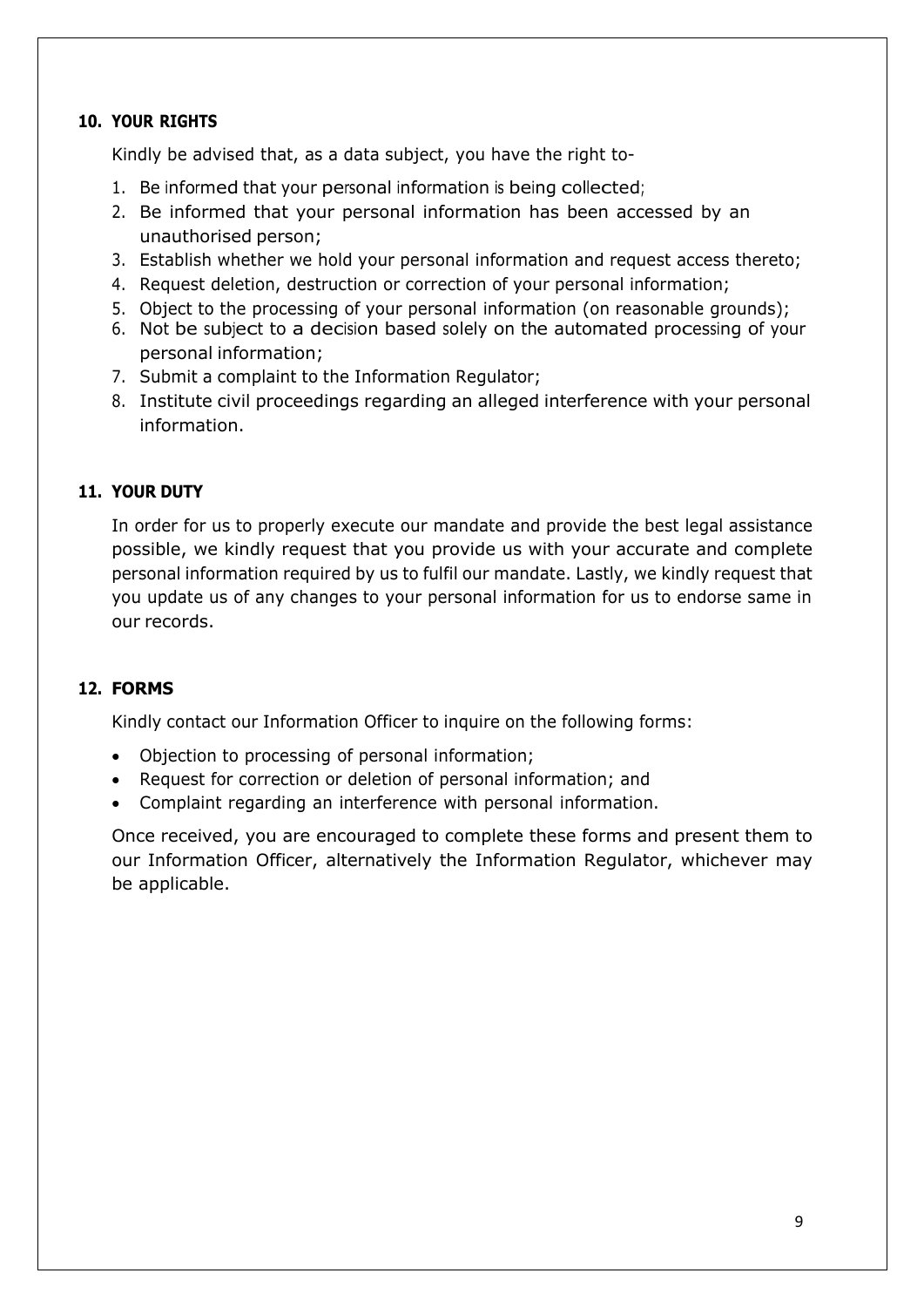### <span id="page-10-0"></span>**13. CONDITIONS FOR THE LAWFUL PROCESSING OF PERSONAL INFORMATION**

Our team is committed to the fulfilment of the following condition imposed by POPIA:

- 1. ACCOUNTABILITY
- 2. PROCESSING LIMITATION
- 3. PURPOSE SPECIFICATION
- 4. FURTHER PROCESSING LIMITATION
- 5. INFORMATION QUALITY
- 6. OPENNESS
- 7. SECURITY SAFEGUARDS
- 8. DATA SUBJECT PARTICIPATION

Our approach in fulfilment of each of the above is discussed below.

### <span id="page-10-1"></span>**13.1. ACCOUNTABILITY**

We are committed to ensuring that your personal information will only be processed in accordance with the provisions of POPIA and in line with the purpose for which it wassupplied to us.

### <span id="page-10-2"></span>**13.2. PROCESSING LIMITATION**

Personal information will only be-

- Processed lawfully and in a reasonable manner;
- Processed for a specific purpose and reason for which it was supplied to us; and
- Collected directly from the data subject, subject to justifiable limitations in execution of our services insofar as allowed by POPIA.

As mentioned above, personal information will only be processed by us on one of the following grounds listed in POPIA:

- Consent;
- Processing is necessary to carry out actions for the conclusion or performance of a contract;
- Processing complies with an obligation imposed on us by law;
- To protect a legitimate interest of a data subject; or
- Processing is necessary for pursuing a legitimate interests of ours or of a third party to whom the information is supplied.

### <span id="page-10-3"></span>**13.3. PURPOSE SPECIFICATION**

Data subjects will always be made aware of the purpose for which their personal information is being processed.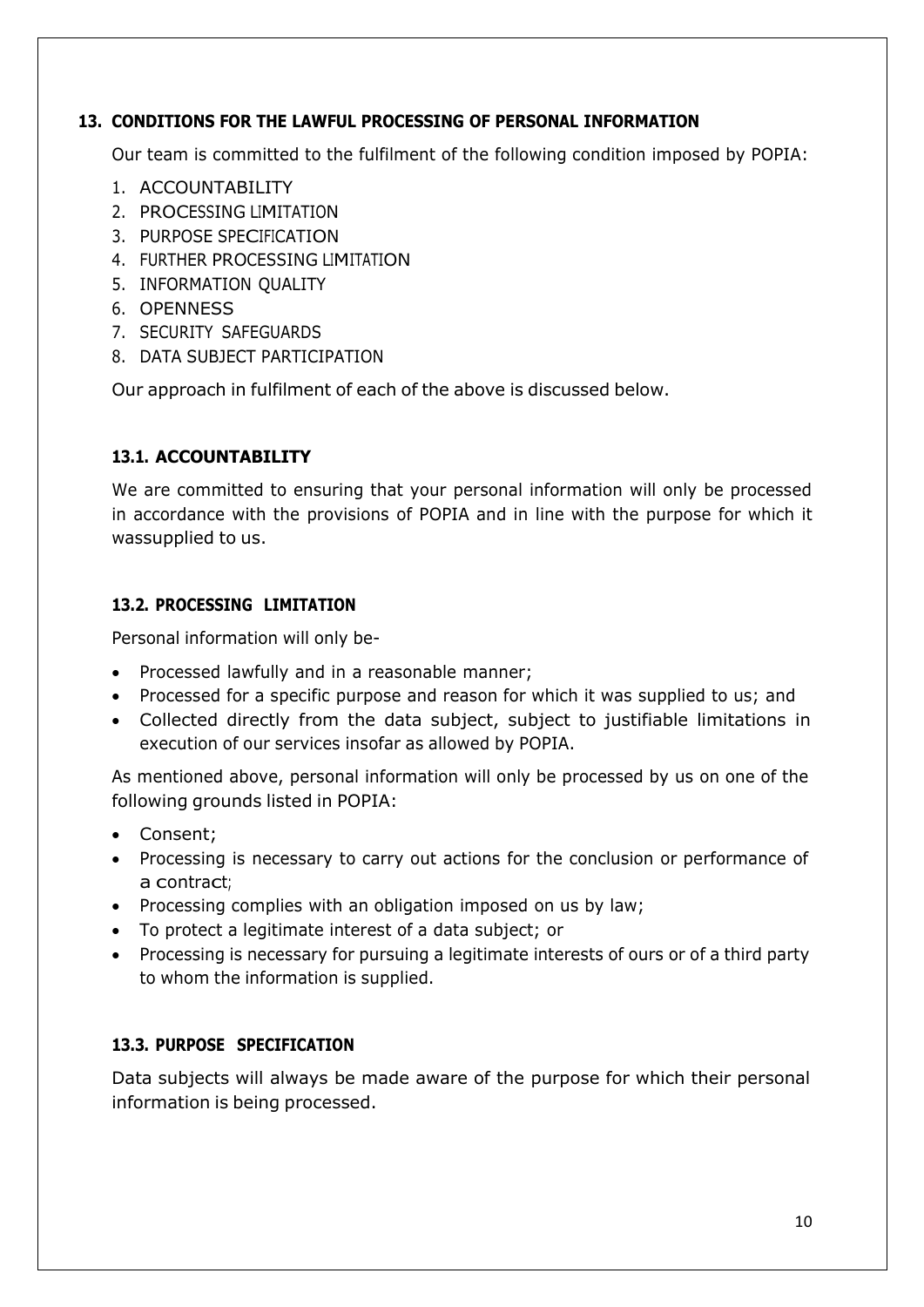As mentioned above, section 18 of POPIA requires from us to ensure you are aware thatyour personal information may be processed by us in execution of our services to you and will be used solely for this purpose. By engaging our services, you therefore consent to us processing your personal information in line with the purpose for whichit was provided to us.

Personal information will always be collected directly from the data subject, unless-

- The information has been made public;
- Consent;
- The collection from a third party would not prejudice a legitimate interest of the data subject;
- The collection of the information from another source is necessary for the conduct of legal proceedings or to maintain a legitimate interest of ours or of a third party to whom the information is supplied;
- The collection directly from the data subject would prejudice a lawful purpose of the collection; or
- Compliance is not reasonably practicable in the circumstances of the particular case.

Data subjects will be notified by us once their personal information is collected, unless-

- Consent has been granted for the collection thereof;
- Failure to notify would not prejudice a legitimate interest of the data subject;
- It is collected for purposes of legal proceedings;
- Notification would prejudice a lawful purpose of the collection;
- Notification is not reasonably practicable in the circumstances of the particular case; or
- The information will not be used in a form in which the data subject may be identified, or unless the information is merely for historical, statistical or research purposes.

### <span id="page-11-0"></span>**13.4. FURTHER PROCESSING LIMITATION**

In line with the previous paragraph ('PURPOSE SPECIFICATION'), any further/subsequent processing of your personal information will still be done in accordance with original purpose and only when processing thereof is necessary in the circumstances described above.

# <span id="page-11-1"></span>**13.5. INFORMATION QUALITY**

Upon collecting your personal information, our staff will take all steps necessary to ensure the correctness of your personal information. All of your personal information is stored securely for if and when we require same to be processed (refer to "Security Safeguards" below).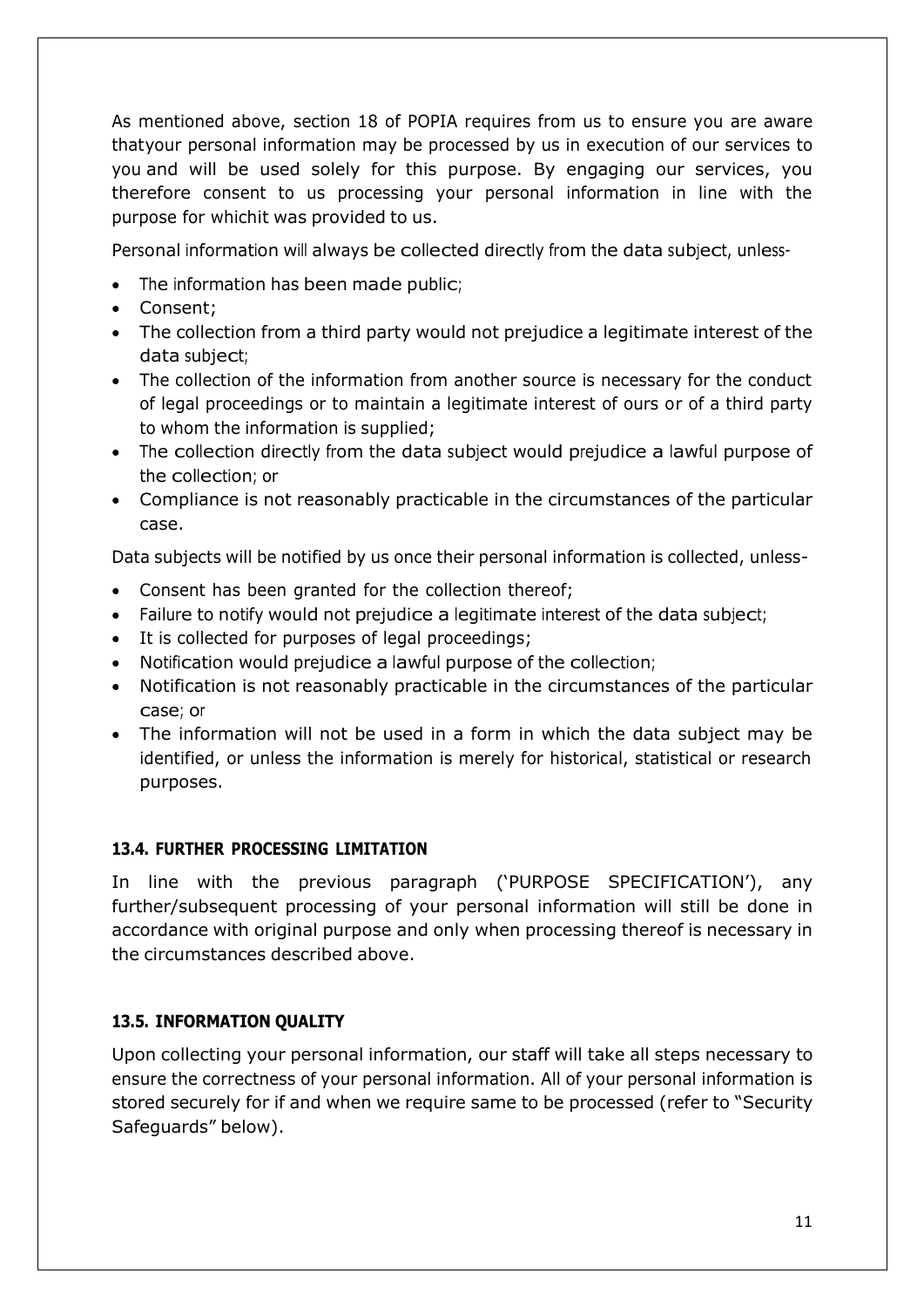In order for us to properly assist our complainants, we kindly request that you provide us withyour accurate and complete personal information required by us to fulfil our services. Lastly, we kindly request that you update us of any changes to your personal information for us to endorse same in our records.

# <span id="page-12-0"></span>**13.6. OPENNESS**

Your personal information will be stored in a secure system, as explained later on under 'SECURITY SAFEGUARDS'. Our goal with this Privacy Policy is to ensure that a data subject is made aware of:

- What information is collected and from where;
- Our business' name, address and contact details;
- The purpose for which their personal information is collected;
- Whether or not the supply of personal information is mandatory or voluntary;
- Consequences of failure to provide personal information;
- Any particular law authorising the collection of personal information;
- Their right to access or rectify the information;
- Their right to object to the processing of their personal information; and
- Their right to lodge a complaint to the Information Regulator and the details of the Information Regulator.

# <span id="page-12-1"></span>**13.7. SECURITY SAFEGUARDS**

In order to protect our complainants' personal information, our team will-

- Implement reasonable, appropriate, technical and organisational measures; and
- Notify data subjects and the Information Regulator of any security compromises as soon as reasonably possible and state:
	- o Possible consequences;
	- o Steps taken to address the compromise;
	- o Recommendation to data subject on what steps to take;
	- o Identity of person who accessed the information (if known).

Kindly refer to 'STEPS IN EVENT OF A COMPROMISE' in paragraph 14 below.

We have implemented the following physical and software/electronic safeguards-

- Electronic data:
	- o Our Wi-Fi network is password protected and secure;
	- o Our server protected and locked away securely;
	- o Strong passwords that are frequently updated;
	- o Regular software updates;
	- o Secured all devices with access control and lock screens;
	- o Regular backups of data; and
	- o Employee training and awareness programs.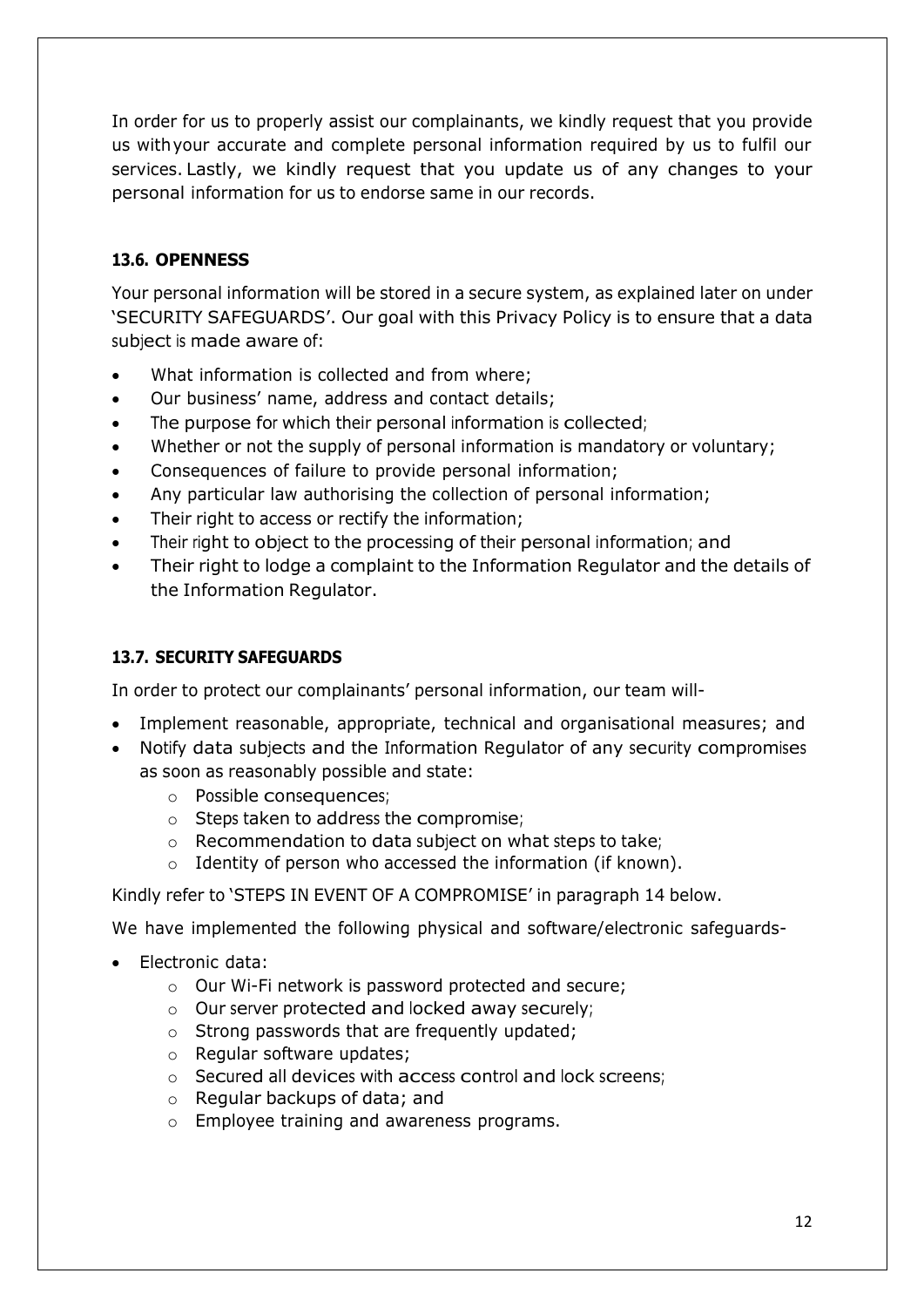We work closely alongside our IT service providers to ensure that our safeguarding mechanisms are frequently updated and reviewed.

- Physical safeguards:
	- $\circ$  Our hard copy files are stored off-site in a secure storage unit managed and supervised by an outside party specialising in secure storage of off-site files.
	- o Our offices are further equipped with-
		- Alarm system;
		- All access points are securely locked;
		- Access control is implemented via secret access codes;
		- Armed response 24 hours a day; and
		- Security guards patrolling the office areas.

Furthermore, all our agreements with third party operators have been reviewed and/or Operator Undertakings have been provided to ensure compliance by third parties with POPIA.

## <span id="page-13-0"></span>**13.8. DATA SUBJECT PARTICIPATION**

Data subjects can request confirmation from us on whether we hold personal information and/or the correct personal information. Data subjects can further request for such information to be deleted or destroyed.

Our team will not process special personal information unless expressly provided for in POPIA and unless specifically necessary for the purpose for which it was provided to usfor.

# <span id="page-13-1"></span>**14. STEPS IN EVENT OF A COMPROMISE**

The following steps will be taken by us in the unlikely event of a data breach/information compromise:

- 1. Notify our service provider;
- 2. Attempt to establish (internal analysis)-
	- 2.1. Whether there was in fact a breach;
	- 2.2. What data, if any, was compromised;
	- 2.3. Which parties were affected; and
	- 2.4. The extent of the compromise.
- 3. Draft an internal report with the assistance of our IT service providers;
- 4. Notify affected persons of the breach;
- 5. Notify the Information Regulator of the breach;
- 6. Notify our insurers;
- 7. Cooperate with our service providers and data subjects to prevent any processing of the compromised data; and
- 8. Review our safeguarding structures to prevent a reoccurrence.